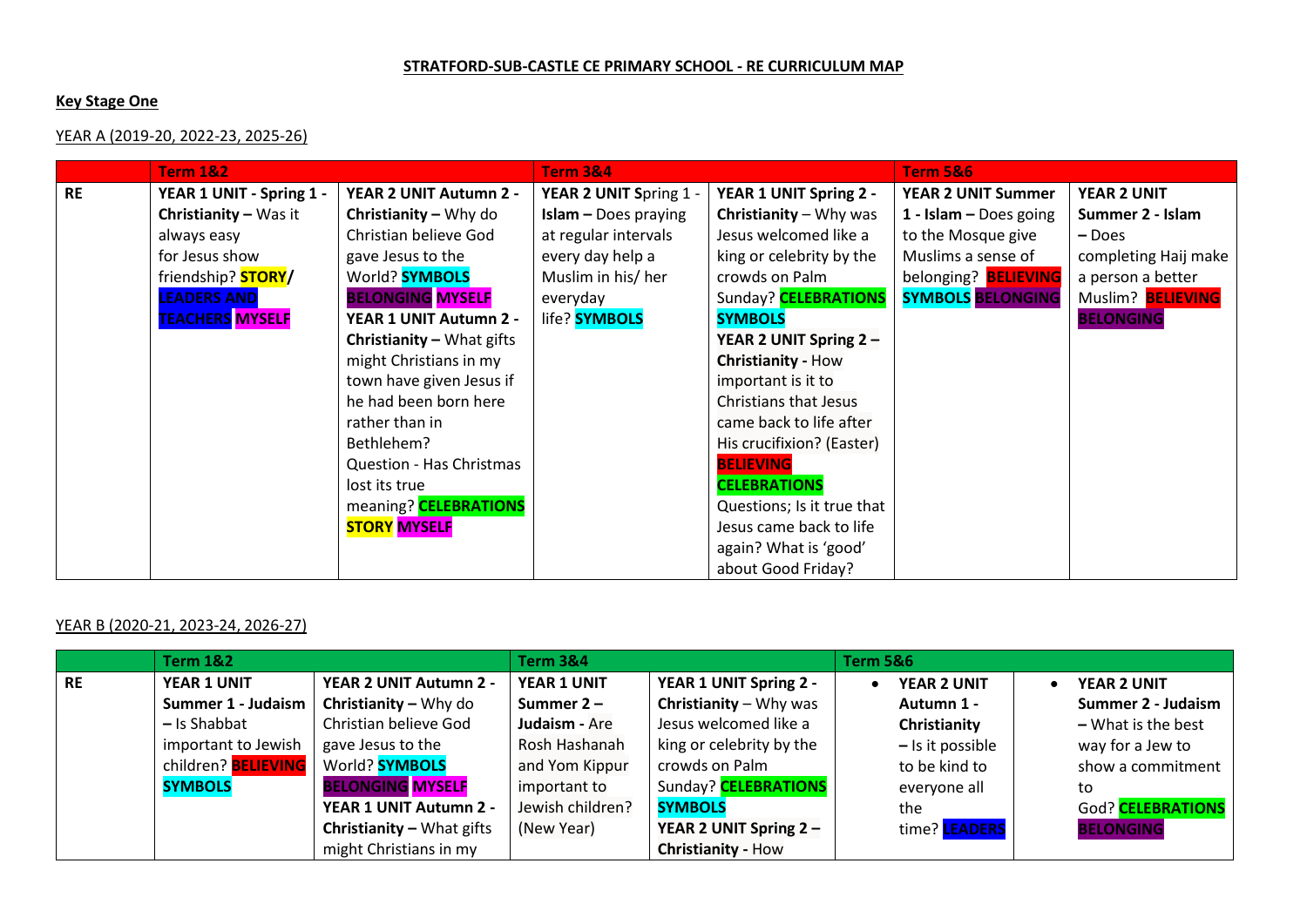| <b>Term 1&amp;2</b> |                                 | <b>Term 3&amp;4</b>  |                              | <b>Term 5&amp;6</b> |  |
|---------------------|---------------------------------|----------------------|------------------------------|---------------------|--|
|                     | town have given Jesus if        | <b>CELEBRATIONS/</b> | important is it to           | AND                 |  |
|                     | he had been born here           | <b>LEADERS AND</b>   | <b>Christians that Jesus</b> | <b>TEACHERS</b>     |  |
|                     | rather than in                  | <b>TEACHERS</b>      | came back to life after      |                     |  |
|                     | Bethlehem?                      | <b>BELONGING</b>     | His crucifixion? (Easter)    |                     |  |
|                     | <b>Question - Has Christmas</b> |                      | <b>BELIEVING</b>             |                     |  |
|                     | lost its true                   |                      | <b>CELEBRATIONS</b>          |                     |  |
|                     | meaning? <b>CELEBRATIONS</b>    |                      | Questions; Is it true that   |                     |  |
|                     | <b>STORY MYSELF</b>             |                      | Jesus came back to life      |                     |  |
|                     |                                 |                      | again? What is 'good'        |                     |  |
|                     |                                 |                      | about Good Friday?           |                     |  |

# YEAR C (2021-22, 2024-25, 2027-28)

|           | <b>Term 1&amp;2</b>         |                                  | <b>Term 3&amp;4</b>       |                                       | <b>Term 5&amp;6</b>     |                     |  |
|-----------|-----------------------------|----------------------------------|---------------------------|---------------------------------------|-------------------------|---------------------|--|
| <b>RE</b> | YEAR 2 UNIT Spring 1-       | YEAR 2 UNIT Autumn 2 -           | <b>YEAR 2 UNIT Summer</b> | YEAR 1 UNIT Spring 2 -                | <b>YEAR 1 UNIT</b>      | <b>FS2 UNIT</b>     |  |
|           | Judaism - How important is  | Christianity - Why do            | $1 -$ Judaism $-$ How     | <b>Christianity</b> $-W$ hy was Jesus | Autumn 1 -              | Summer 1 -          |  |
|           | it for Jewish people to do  | Christian believe God            | special is the            | welcomed like a king or               | Christianity            | What can we         |  |
|           | what God asks them to do?   | gave Jesus to the                | relationship Jews have    | celebrity by the crowds on            | - Does God want         | learn from          |  |
|           | (Passover) CELEBRATIONS     | World? <b>SYMBOLS</b>            | with God? BELIEVING       | Palm Sunday? CELEBRATIONS             | Christians to look      | stories?            |  |
|           | <b>SYMBOLS LEADERS AND</b>  | <b>BELONGING MYSELF</b>          |                           | <b>SYMBOLS</b>                        | after the               | <b>MYSELF STORY</b> |  |
|           | <b>TEACHERS BELONGING</b>   | YEAR 1 UNIT Autumn 2 -           |                           | YEAR 2 UNIT Spring 2 -                | world? <b>BELIEVING</b> |                     |  |
|           |                             | <b>Christianity - What gifts</b> |                           | Christianity - How important is       | <b>MYSELF STORY</b>     |                     |  |
|           | <b>YEAR 1 OPTIONAL</b>      | might Christians in my           |                           | it to Christians that Jesus came      | <b>MYSELF</b>           |                     |  |
|           | $ENQUIRY - Judaism - Does$  | town have given Jesus if         |                           | back to life after His                |                         |                     |  |
|           | celebrating Chanukah        | he had been born here            |                           | crucifixion? (Easter) BELIEVING       |                         |                     |  |
|           | make Jewish children feel   | rather than in                   |                           | <b>CELEBRATIONS</b>                   |                         |                     |  |
|           | closer to God?              | Bethlehem?                       |                           | Questions; Is it true that Jesus      |                         |                     |  |
|           | <b>CELEBRATIONS LEADERS</b> | Question - Has Christmas         |                           | came back to life again? What         |                         |                     |  |
|           | <b>AND TEACHERS</b>         | lost its true                    |                           | is 'good' about Good Friday?          |                         |                     |  |
|           | <b>BELONGING MYSELF</b>     | meaning? <b>CELEBRATIONS</b>     |                           |                                       |                         |                     |  |
|           |                             | <b>STORY MYSELF</b>              |                           |                                       |                         |                     |  |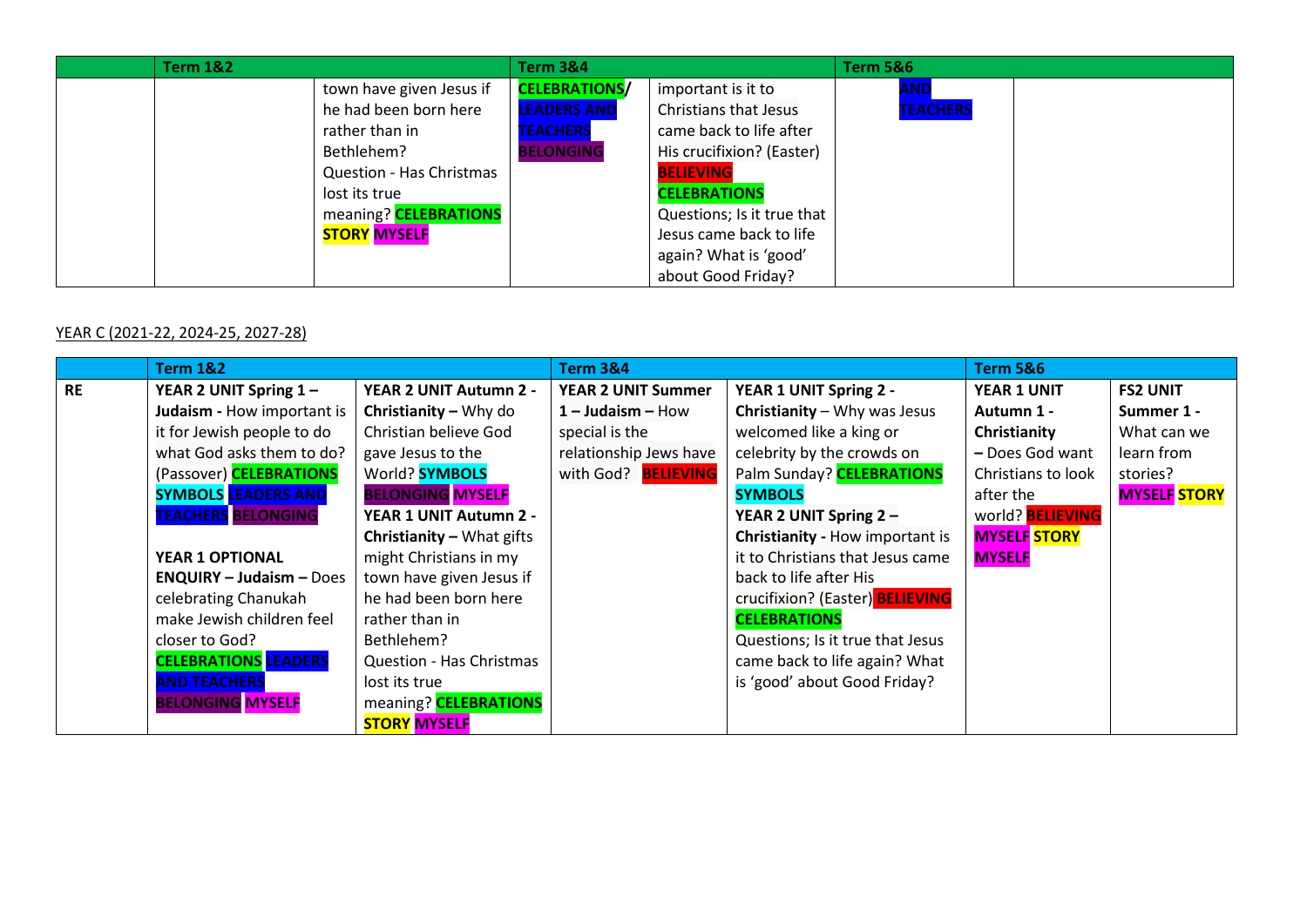#### **Key Stage Two**

## YEAR A (2021-2022, 2023-2024, 2025-2026)

|                             | <b>TOPIC 1 (Term 1&amp;2)</b> |                          | <b>TOPIC 2 (Term 3&amp;4)</b> |                           | <b>TOPIC 3 (Term 5&amp;6)</b> |                     |
|-----------------------------|-------------------------------|--------------------------|-------------------------------|---------------------------|-------------------------------|---------------------|
| <b>RE</b>                   | Woodpecker (Y3/4)             | <b>Woodpecker</b>        | Woodpecker (Y3/4)             | Woodpecker                | Woodpecker (Y3/4)             | Woodpecker          |
| <b>LINKS TO WILTSHIRE</b>   | YEAR 4 UNIT                   | (Y3/4)                   | <b>YEAR 3 UNIT</b>            | (Y3/4)                    | <b>YEAR 3 UNIT SUMMER</b>     | (Y3/4)              |
| <b>SYLLABUS:</b>            | <b>SUMMER 2 -Do</b>           | <b>YEAR 3 UNIT</b>       | <b>AUTUMN 1-</b>              | <b>YEAR 3 UNIT</b>        | 1-HINDUISM - How              | <b>YEAR 3 UNIT</b>  |
| <b>BELIEFS AND</b>          | people need to go             | <b>AUTUMN 2-</b>         | <b>HINDUISM - Would</b>       | SPRING 2-                 | can Brahman be                | <b>SUMMER 2</b>     |
| QUESTIONS (BQ)/             | to church to show             | <b>CHRISTIANITY -</b>    | celebrating Divali at         | <b>CHRISTIANITY -</b>     | everywhere and in             | - HINDUISM          |
| <b>TEACHINGS AND</b>        | they are Christians?          | Has Christmas            | home and in the               | What is 'good'            | everything? BQ                | - Would             |
| <b>AUTHORITY</b> (TA) /     | <b>WPSP</b>                   | lost its true            | community bring a             | about Good                |                               | visiting the        |
| <b>INSPIRATIONAL</b>        |                               | meaning? TA              | feeling of belonging          | Friday? <b>BQ</b>         | Fox (Y4/5)                    | <b>River Ganges</b> |
| PEOPLE (IP) /               | Fox (Y4/5)                    | YEAR 4 UNIT              | to a Hindu child?             | YEAR 4 UNIT               | YEAR 6 AUTUMN 1-              | feel special        |
| <b>SYMBOLS AND</b>          | <b>YEAR 4 SUMMER 2</b>        | <b>AUTUMN 2-</b>         | <b>WPSP</b>                   | SPRING 2-                 | <b>ISLAM - What is the</b>    | to a non-           |
| <b>RELIGIOUS</b>            | - CHRISTIANITY -              | <b>CHRISTIANITY -</b>    |                               | <b>CHRISTIANITY - Is</b>  | best way for a Muslim         | Hindu?              |
| <b>EXPRESSION (SRE) /</b>   | Do people need to             | What is the most         | Fox (Y4/5)                    | forgiveness               | to show commitment            | <b>WPSP</b>         |
| WORSHIP,                    | go to church to               | significant part of      | YEAR 4 ENQUIRY                | always possible           | to God?                       |                     |
| <b>PILGRAMIGE AND</b>       | show they are                 | the nativity story       | <b>UNIT - Why are there</b>   | for Christians? <b>BQ</b> | ** DOUBLE UNIT ** RI          |                     |
| <b>SACRED PLACES</b>        | Christians? WPSP              | for Christians           | four Gospels and              | <b>SRE</b>                |                               | <b>Robin (Y5/6)</b> |
| ( <mark>WPSP</mark> ) / THE |                               | today? <b>SRE</b>        | how are they                  |                           | <b>Robin (Y5/6)</b>           |                     |
| <b>JOURNEY OF LIFE</b>      | <b>Robin (Y5/6)</b>           |                          | relevant to Christians        | Fox (Y4/5)                | YEAR 6 SUMMER -               |                     |
| AND DEATH (JLD) /           | YEAR 6 SPRING 1-              | Fox (Y4/5)               | today? TA                     | <b>YEAR 4 UNIT</b>        | <b>ISLAM - Does belief in</b> |                     |
| <b>RELIGION AND THE</b>     | <b>CHRISTIANITY - Is</b>      | YEAR 4 UNIT              |                               | SPRING 2-                 | Akhirah (life after           |                     |
| INDIVIDUAL (RI) /           | anything ever                 | <b>AUTUMN 2-</b>         | <b>Robin (Y5/6)</b>           | <b>CHRISTIANITY - Is</b>  | death) help Muslims           |                     |
| <b>RELIGION, FAMILY</b>     | eternal? <b>BQ</b>            | <b>CHRISTIANITY -</b>    | YEAR 6 UNIT SPRING            | forgiveness               | lead good lives? (Y6) **      |                     |
| <b>AND COMMUNITY</b>        |                               | What is the most         | 2 - CHRISTIANITY - Is         | always possible           | DOUBLE UNIT ** ILD RI         |                     |
| (RFC) / BELIEFS IN          |                               | significant part of      | Christianity still a          | for Christians? <b>BQ</b> |                               |                     |
| <b>ACTION IN THE</b>        |                               | the nativity story       | strong religion 2000          | <b>SRE</b>                |                               |                     |
| <b>WORLD (BAAW)</b>         |                               | for Christians           | years after Jesus was         | <b>YEAR 5 UNIT</b>        |                               |                     |
|                             |                               | today? <b>SRE</b>        | on Earth? <b>IP</b>           | SPRING 2-                 |                               |                     |
|                             |                               | <b>YEAR 5 UNIT</b>       |                               | <b>CHRISTIANITY -</b>     |                               |                     |
|                             |                               | <b>AUTUMN 2-</b>         |                               | How significant is        |                               |                     |
|                             |                               | <b>CHRISTIANITY - Is</b> |                               | it for Christians to      |                               |                     |
|                             |                               | the Christmas            |                               | believe God               |                               |                     |
|                             |                               | story true? <b>SRE</b>   |                               | intended Jesus to         |                               |                     |
|                             |                               |                          |                               | die? <b>BQ</b>            |                               |                     |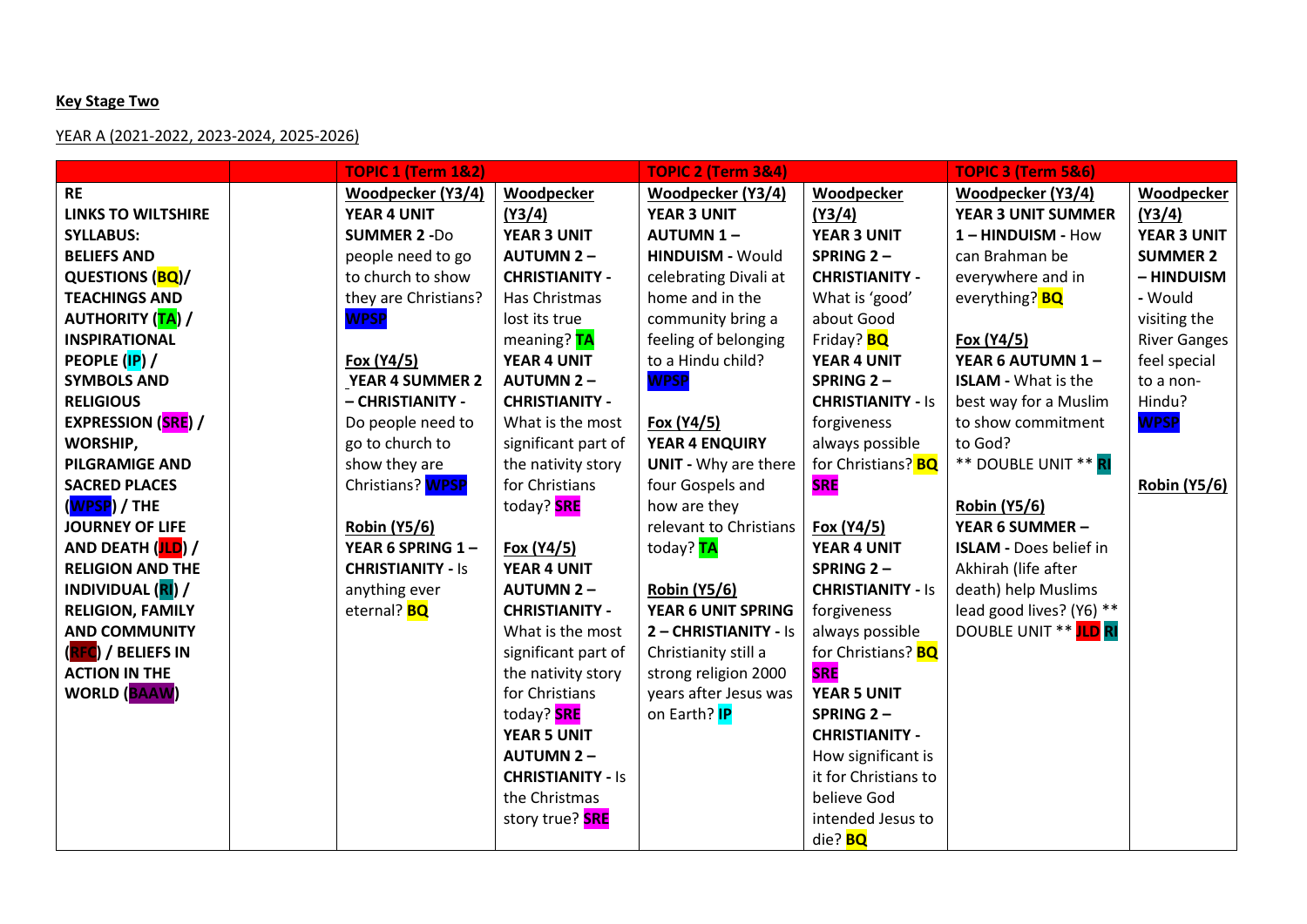|  | <b>TOPIC 1 (Term 1&amp;2)</b> |                       | <b>TOPIC 2 (Term 3&amp;4)</b> |                     | <b>TOPIC 3 (Term 5&amp;6)</b> |  |
|--|-------------------------------|-----------------------|-------------------------------|---------------------|-------------------------------|--|
|  |                               | <b>Robin (Y5/6)</b>   |                               |                     |                               |  |
|  |                               | YEAR 6 UNIT           |                               | <b>Robin (Y5/6)</b> |                               |  |
|  |                               | <b>AUTUMN -</b>       |                               | YEAR 6 AUTUMN       |                               |  |
|  |                               | <b>CHRISTIANITY -</b> |                               | 1-ISLAM - What      |                               |  |
|  |                               | How significant is    |                               | is the best way     |                               |  |
|  |                               | it that Mary was      |                               | for a Muslim to     |                               |  |
|  |                               | Jesus' mother? /      |                               | show                |                               |  |
|  |                               | Do Christmas          |                               | commitment to       |                               |  |
|  |                               | celebrations and      |                               | God? RI             |                               |  |
|  |                               | traditions help       |                               |                     |                               |  |
|  |                               | Christians            |                               |                     |                               |  |
|  |                               | understand who        |                               |                     |                               |  |
|  |                               | Jesus was and         |                               |                     |                               |  |
|  |                               | why he was born?      |                               |                     |                               |  |
|  |                               | <b>SRE</b>            |                               |                     |                               |  |

# YEAR B (2022-2023, 2024-2025, 2026-2027)

|                                     | <b>TOPIC 1 (Term 1&amp;2)</b> |                           | <b>TOPIC 2 (Term 3&amp;4)</b> |                           | TOPIC 3 (Term 5&6)        |                            |
|-------------------------------------|-------------------------------|---------------------------|-------------------------------|---------------------------|---------------------------|----------------------------|
| <b>RE</b>                           | Woodpecker                    | Woodpecker (Y3/4)         | Woodpecker (Y3/4)             | Woodpecker (Y3/4)         | Woodpecker (Y3/4)         | Woodpecker (Y3/4)          |
| LINKS TO WILTSHIRE SYLLABUS:        | (Y3/4)                        | <b>YEAR 3 UNIT</b>        | <b>YEAR 3 UNIT</b>            | <b>YEAR 3 UNIT</b>        | <b>YEAR 3 UNIT</b>        | <b>YEAR 3 UNIT</b>         |
| <b>BELIEFS AND QUESTIONS (BQ)/</b>  | <b>YEAR 3 UNIT</b>            | <b>AUTUMN 2-</b>          | <b>AUTUMN 1-</b>              | SPRING $2-$               | SUMMER $1 -$              | SUMMER $2 -$               |
| <b>TEACHINGS AND AUTHORITY</b>      | SPRING 1-                     | <b>CHRISTIANITY - Has</b> | <b>SIKHISM - Does</b>         | <b>CHRISTIANITY -</b>     | <b>SIKHISM - Do Sikhs</b> | <b>SIKHISM - What is</b>   |
| (TA) / INSPIRATIONAL PEOPLE         | <b>CHRISTIANITY -</b>         | Christmas lost its        | joining the Khalsa            | What is 'good' about      | think it is important     | the best way for a         |
| (IP) / SYMBOLS AND RELIGIOUS        | Could Jesus heal              | true meaning? TA          | make a person a               | Good Friday? <b>BQ</b>    | to share? <b>BAAW</b>     | Sikh to show               |
| <b>EXPRESSION (SRE) / WORSHIP,</b>  | people? Were                  | YEAR 4 UNIT               | better Sikh? JLD              | YEAR 4 UNIT               |                           | commitment to              |
| PILGRAMIGE AND SACRED               | these miracles or             | <b>AUTUMN 2-</b>          |                               | SPRING $2-$               | Fox (Y4/5)                | God?                       |
| PLACES (WPSP) / THE JOURNEY         | is there some                 | <b>CHRISTIANITY -</b>     | Fox (Y4/5)                    | <b>CHRISTIANITY - Is</b>  | YEAR 4 SPRING $1 -$       |                            |
| OF LIFE AND DEATH (JLD) /           | other                         | What is the most          | YEAR 4 AUTUMN 1               | forgiveness always        | <b>JUDAISM - How</b>      | Fox (Y4/5)                 |
| <b>RELIGION AND THE INDIVIDUAL</b>  | explanation? RI               | significant part of       | - JUDAISM - How               | possible for              | important is it for       | YEAR 4 SUMMER 1            |
| (RI) / RELIGION, FAMILY AND         |                               | the nativity story for    | special is the                | Christians? <b>BQ SRE</b> | Jewish people to do       | - <b>JUDAISM</b> - What is |
| <b>COMMUNITY (RFC) / BELIEFS IN</b> | Fox (Y4/5)                    | Christians today?         | relationship Jews             |                           | what God asks them        | the best way for a         |
| <b>ACTION IN THE WORLD (BAAW)</b>   | <b>YEAR 5 SUMMER</b>          | <b>SRE</b>                | have with God? <b>BQ</b>      | Fox (Y4/5)                | to do? TA                 | Jew to show                |
|                                     | 2 - CHRISTIANITY              |                           |                               | YEAR 4 UNIT               |                           | commitment to              |
|                                     | - What is the best            | Fox (Y4/5)                |                               | SPRING 2-                 | <b>Robin (Y5/6)</b>       | God? JLD                   |
|                                     | way for a                     | YEAR 4 UNIT               |                               | <b>CHRISTIANITY - Is</b>  | <b>YEAR 4 SUMMER 1</b>    |                            |
|                                     | Christian to show             | <b>AUTUMN 2-</b>          | <b>Robin (Y5/6)</b>           | forgiveness always        | - JUDAISM - What is       |                            |